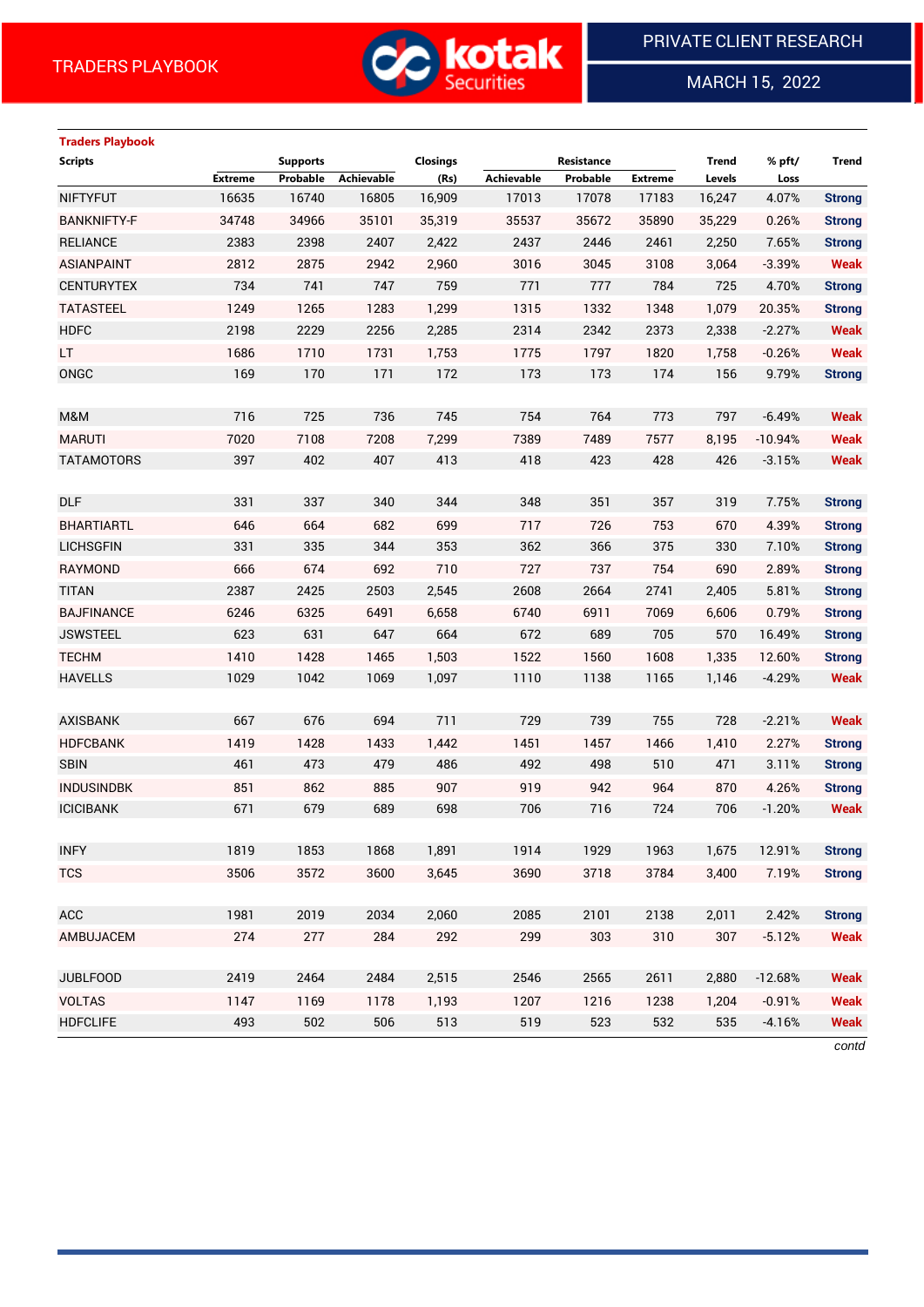## **Closing Pricess**

Closing price is that price at which a scrip closes on the previous day. Traders can start their intraday trade on this level. The stock or index should sustain above or below the closing price else you should exit the trade. Ideally, half a percent should be the stop loss above or below the closing price to enter the trade.

## **Trend**

Trend is the level at which the tendency of Indices and Stocks can be identified. For best results, you can use the 'Trend Remarks' to trade. A 'Weak' trend means that traders can trade with a negative bias. If the trend is 'Strong', you can trade long with a positive bias. Base price should be the closing price.

#### **Achievable (Supp/Resis)**

It is the price which can be achieved if the Index/Stock trades above or below the closing price. During normal course of trading, first levels are important as one can take profits around first resistance and supports levels.

## **Probable (Supp/Resis)**

It's a second resistance/support and can be achieved if stocks/indices are in trending mode. Events can lead stocks and indices to reach these levels.

#### **Extreme levels**

Sometimes, the stocks fall or rise to their average lowest or highest levels FOR THE DAY and that may act as an excellent contra buying or selling opportunity with a stop loss given in the table. This means buying around extreme support and selling around extreme resistance strictly with a given stop loss. For e.g. If the extreme support for Nifty is given at 5605, and in case the market comes down to similar levels, then you can initiate long positions with the given 'stop loss for long' in the column, say at 5585. If it breaks 5585 then the trader must exit the position. This is valid on both the sides.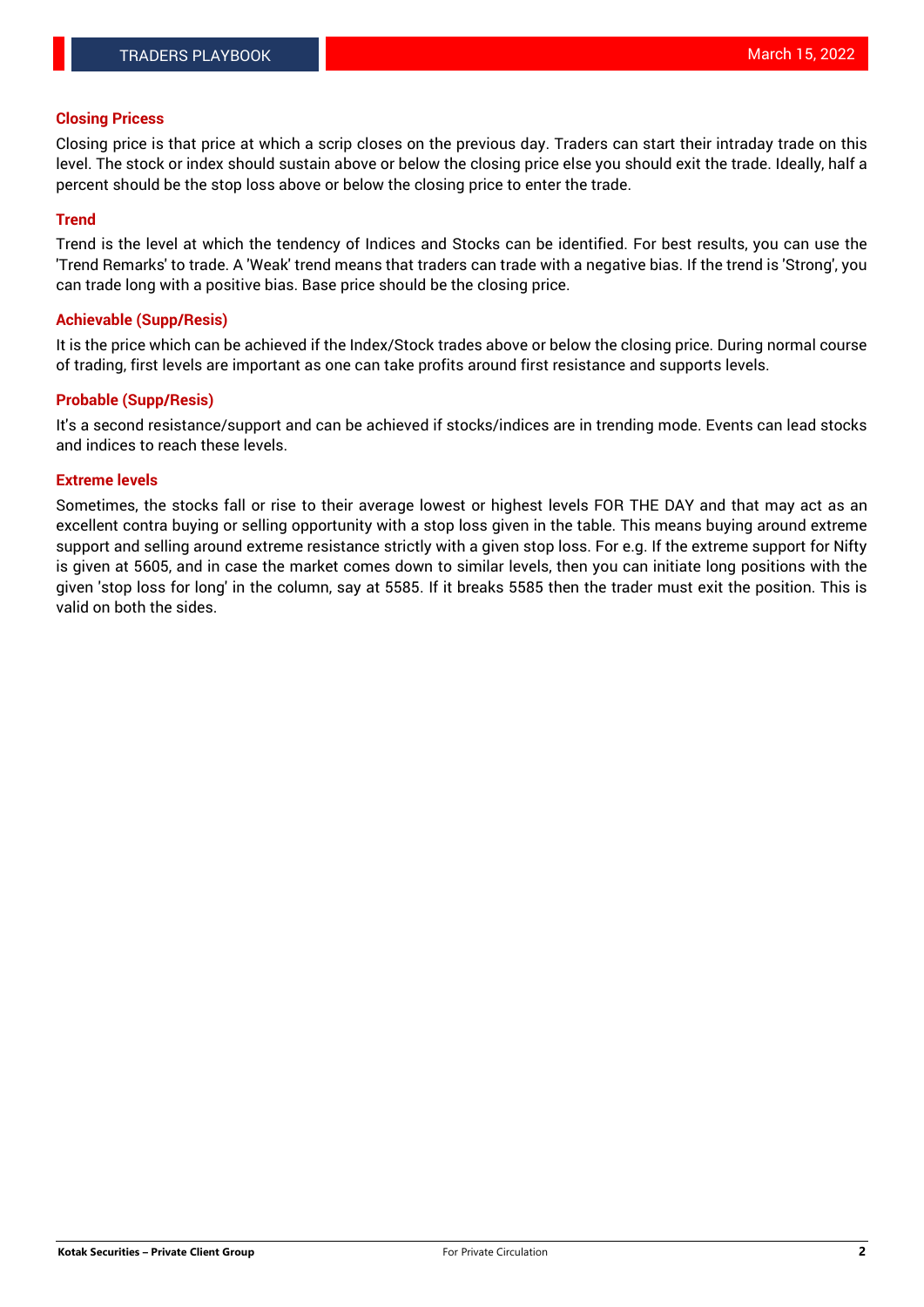## **RATING SCALE (PRIVATE CLIENT GROUP)**

| <b>BUY</b>             | $-$ | A condition that indicates a good time to buy a stock. The exact circumstances of the signal will be determined by the indicator that an<br>analyst is using.    |
|------------------------|-----|------------------------------------------------------------------------------------------------------------------------------------------------------------------|
| <b>SELL</b>            |     | - A condition that indicates a good time to sell a stock. The exact circumstances of the signal will be determined by the indicator that an<br>analyst is using. |
| <b>Stop Loss Order</b> |     | - An instruction to the broker to buy or sell stock when it trades beyond a specified price. They serve to either protect your profits or<br>limit your losses.  |

#### **FUNDAMENTAL RESEARCH TEAM (PRIVATE CLIENT GROUP)**

**Shrikant Chouhan Arun Agarwal Amit Agarwal, CFA Hemali Dhame**

**Jatin Damania Purvi Shah Rini Mehta K. Kathirvelu** Metals & Mining, Midcap **Pharmaceuticals** Research Associate Support Executive jatin.damania@kotak.com [purvi.shah@kotak.com](mailto:purvi.shah@kotak.com) rini.mehta@kotak.com [k.kathirvelu@kotak.com](mailto:k.kathirvelu@kotak.com)  $+91$  22 6218 6440  $+91$  22 6218 6432

**Sumit Pokharna Pankaj Kumar** sumit.pokharna@kotak.com pankajr.kumar@kotak.com +91 22 6218 6438 +91 22 6218 6434

Oil and Gas, Information Tech Construction, Capital Goods & Midcaps

Head of Research Auto & Auto Ancillary Transportation, Paints, FMCG Banking & Finance shrikant.chouhan@kotak.com arun.agarwal@kotak.com agarwal.amit@kotak.com Hemali.Dhame@kotak.com +91 22 6218 5408 +91 22 6218 6443 +91 22 6218 6439 +91 22 6218 6433

**TECHNICAL RESEARCH TEAM (PRIVATE CLIENT GROUP)**

[shrikant.chouhan@kotak.com](mailto:shrikant.chouhan@kotak.com) [amol.athawale@kotak.com](mailto:amol.athawale@kotak.com) Research Associate +91 22 6218 5408 +91 20 6620 3350 [sayed.haider@kotak.com](mailto:sayed.haider@kotak.com)

**Shrikant Chouhan Amol Athawale Sayed Haider**

+91 22 62185498

# **DERIVATIVES RESEARCH TEAM (PRIVATE CLIENT GROUP)**

 $+91$  22 6218 5497

**Sahaj Agrawal Prashanth Lalu Prasenjit Biswas, CMT, CFTe** [sahaj.agrawal@kotak.com](mailto:sahaj.agrawal@kotak.com) [prashanth.lalu@kotak.com](mailto:prashanth.lalu@kotak.com) [prasenjit.biswas@kotak.com](mailto:prasenjit.biswas@kotak.com)